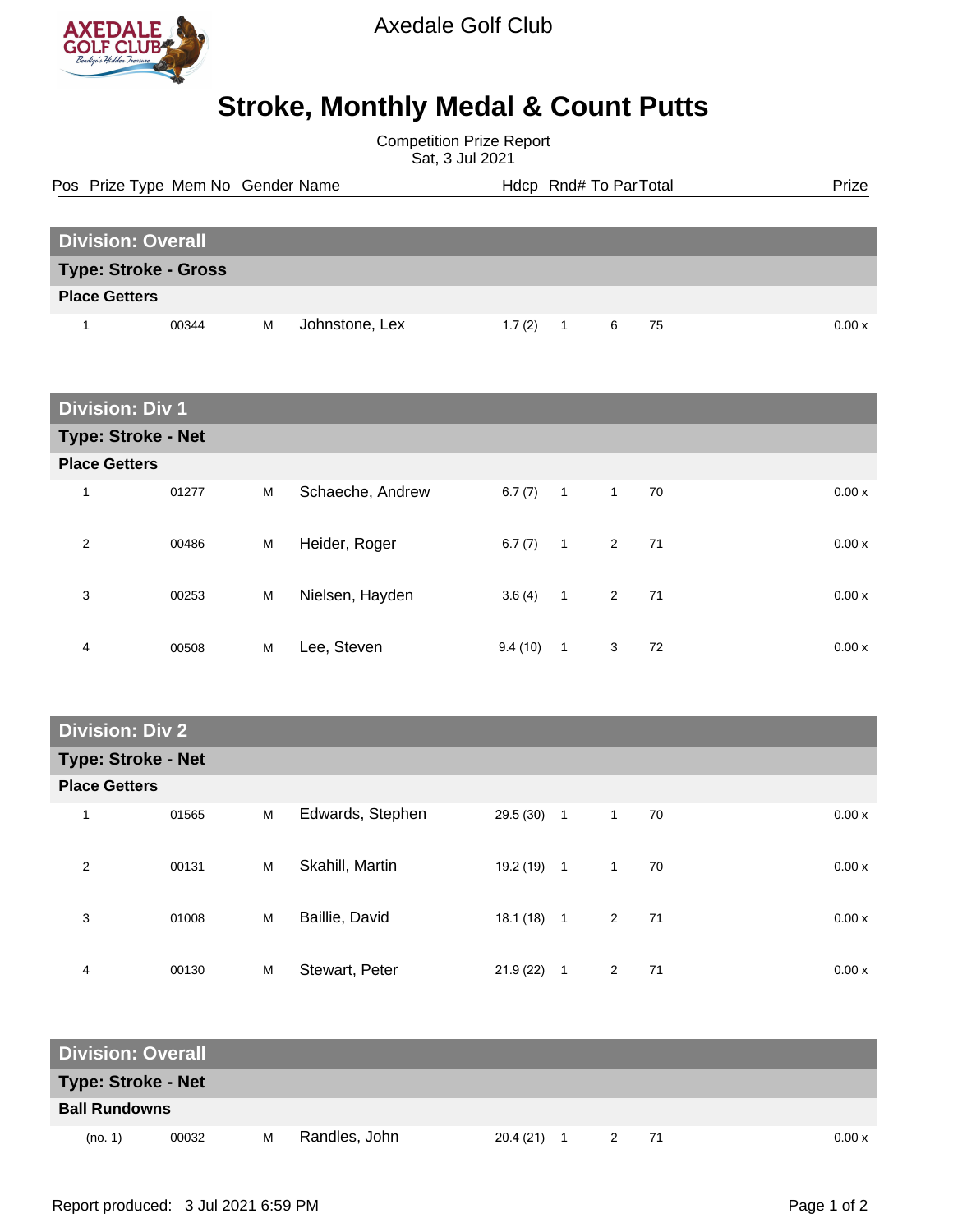| Pos Prize Type Mem No Gender Name |       |   |                   |              |                | Hdcp Rnd# To Par Total |    | Prize  |
|-----------------------------------|-------|---|-------------------|--------------|----------------|------------------------|----|--------|
| (no. 2)                           | 00139 | M | Williamson, Peter | $11.1(11)$ 1 |                | 4                      | 73 | 0.00 x |
| (no. 3)                           | 00344 | M | Johnstone, Lex    | 1.7(2)       | $\overline{1}$ | $\overline{4}$         | 73 | 0.00x  |
| (no. 4)                           | 00096 | M | Minne, Robin      | 12.5(13)     | $\overline{1}$ | $\overline{4}$         | 73 | 0.00x  |
| (no. 5)                           | 00267 | M | Gill, Marcus      | 2.8(3)       | $\overline{1}$ | $\overline{4}$         | 73 | 0.00x  |
| (no. 6)                           | 00111 | M | Purdon, Mick      | 18.5(19)     | -1             | 5                      | 74 | 0.00x  |